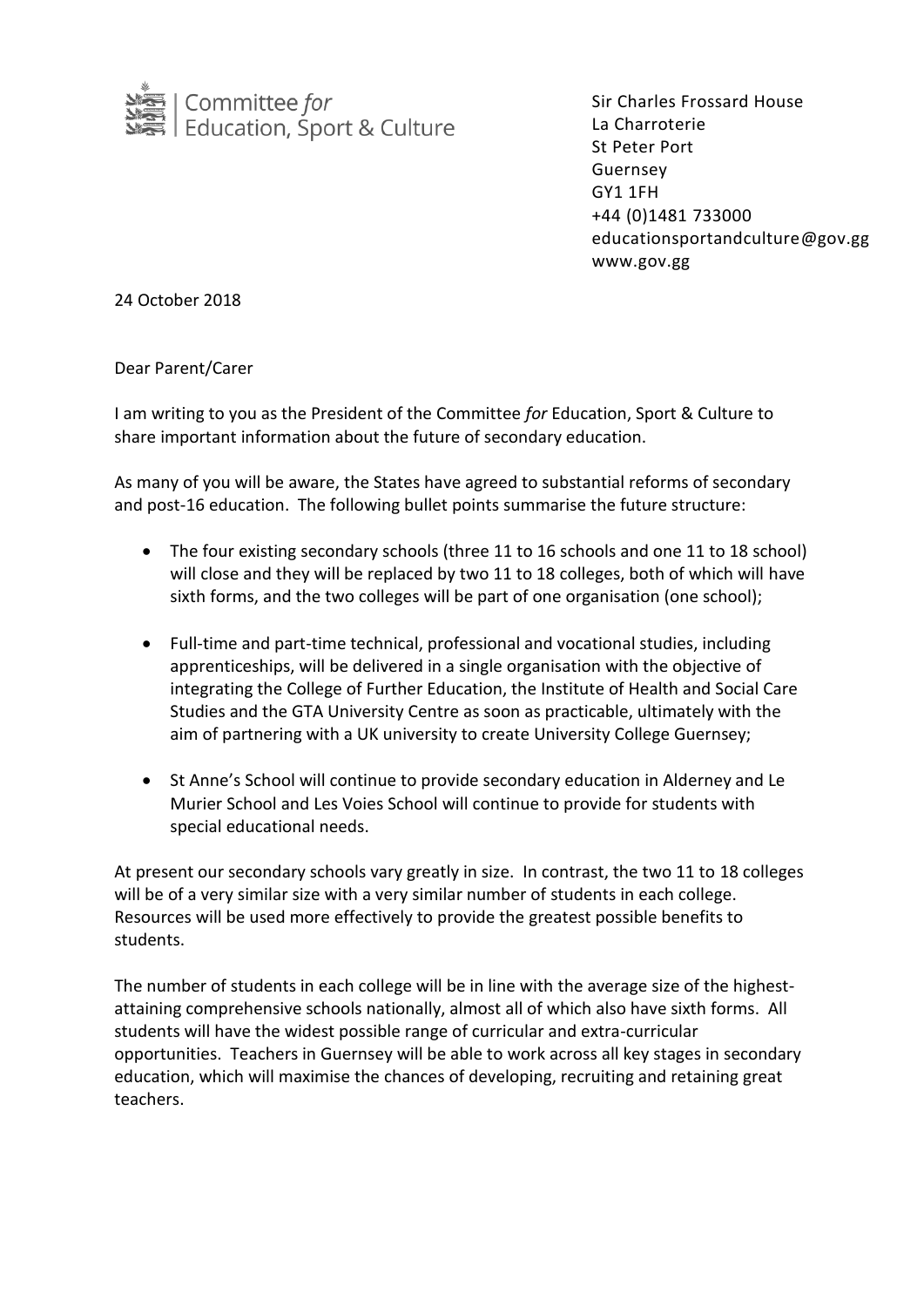The post-16 phase will provide a single sixth form operating across the two colleges, allowing for a broad range of subject choices. Technical, professional and vocational studies will be part of a single, integrated organisation.

Earlier this year we made a commitment that before the October half term we would announce the sites which we propose to use for secondary education in the future and the transitional arrangements to close the four existing schools and move to one school operating across two 11 to 18 colleges. We have completed the work necessary to meet that commitment.

### **Where will the two 11 to 18 colleges be located?**

The two 11 to 18 colleges will be based at Baubigny in St Sampson's and Les Beaucamps.

Both of these sites have several advantages. They are conveniently located for their partner primary schools. The existing facilities are built to modern design standards and have a long-term lifespan. There are good opportunities for the necessary extensions to be built. They can continue to operate as schools during the construction period. The school at Baubigny was opened in 2008 and was built at a cost of £43.5m. The school at Les Beaucamps was opened in 2012 and was built at a cost of £37m.

The Committee considers that these two sites are clearly the best locations for the two 11 to 18 colleges. All of the site options have been researched and the Committee has taken an objective view based on the practicalities of each site.

The two sites which we wish to use present a cost-effective option. Other site options would be more expensive and/or create too much disruption for students. Using the sites which currently have the highest standard of facilities – mostly because they have been built more recently – removes the need to build a completely new school at La Mare de Carteret and to carry out extensive refurbishment of the Les Varendes site, which is nearly 35 years old and which would have required students there to move to another site during refurbishment before being moved back.

While buildings are not unimportant, clearly education is about much more than buildings. Throughout this period of change the Committee will continue to work with educationalists and other colleagues in schools to ensure that the main focus remains on providing the best possible opportunities for the students of today and tomorrow. We are determined to capture the very best of our existing schools in their two successor colleges.

The Committee will take a report to the States by the middle of 2019 to seek funding for the necessary building works. This report will contain all of the details necessary to obtain that funding, including in relation to costs. Our report will also include proposals for the capital developments necessary to create the new integrated College of Further Education, Institute of Health and Social Care Studies and GTA University Centre at Les Ozouets and the redevelopment of La Mare de Carteret Primary School.

In the coming months and years we will work closely with our teaching profession and their union representatives as we transition from four sites to two. The Committee confirms that there will be a teaching position for all current secondary teachers who want one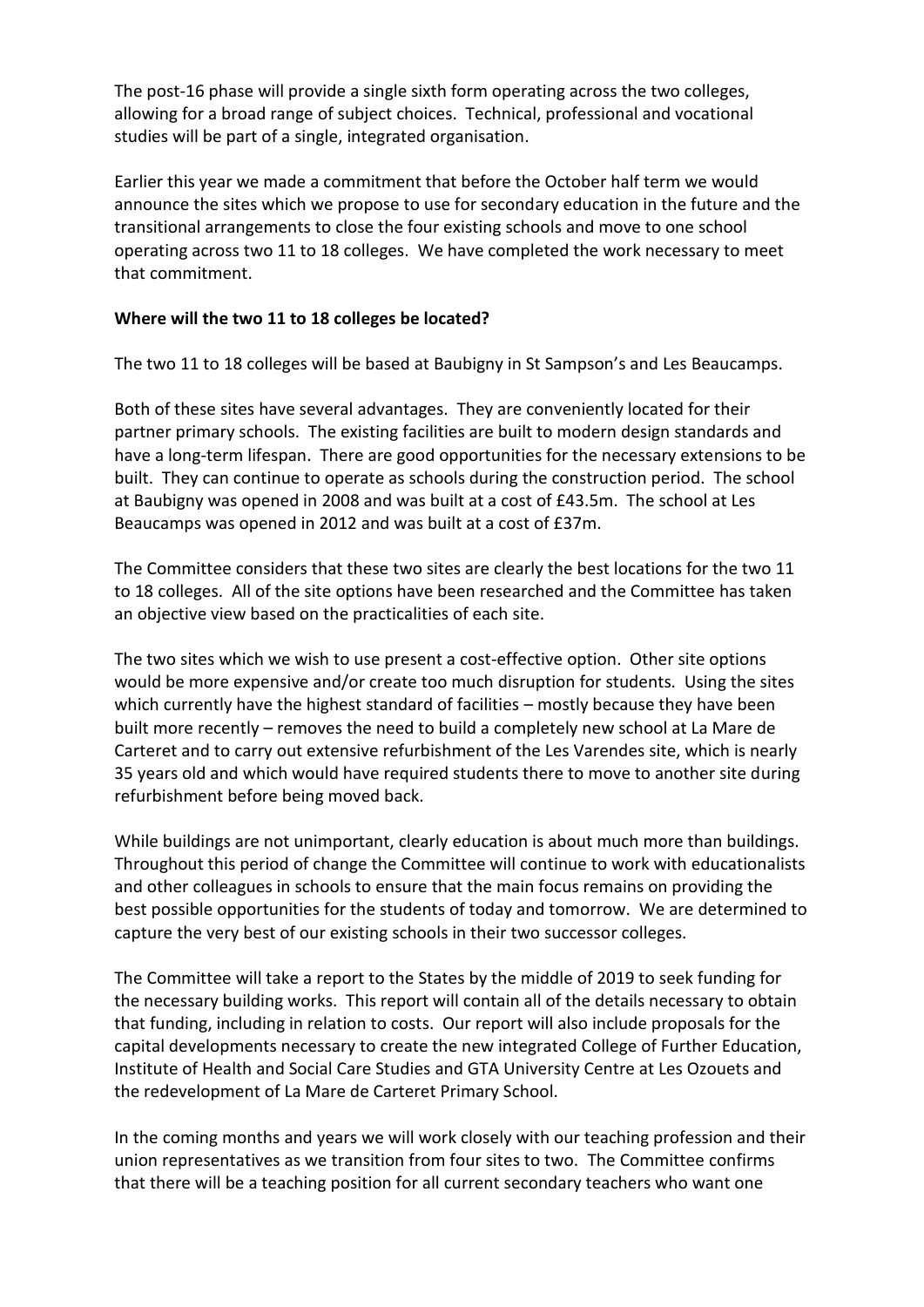following the reforms. This will, however, be a period of change for staff and a collaborative approach with open dialogue is essential.

### **How will we move from the current schools to the two 11 to 18 colleges?**

The two 11 to 18 colleges, operating as one school, will largely be in place by September 2022 and will be fully operational by September 2023 with facilities that meet the highest educational standards. The tables below set out where students who are currently in primary or secondary schools will be educated throughout their years in secondary school.

| <b>Current year</b><br>(2018/19) | <b>Primary school</b>                                                              | <b>Secondary school</b><br>site in Year 7 | Secondary<br>transition                  |
|----------------------------------|------------------------------------------------------------------------------------|-------------------------------------------|------------------------------------------|
| <b>Years 4</b><br>and below      | Amherst - Haute Capelles -<br>Notre Dame - St Mary &<br>St Michael - Vale          | St Sampson's                              | No move                                  |
|                                  | Castel - Forest - La Houguette -<br>La Mare de Carteret -<br>St Martin's - Vauvert | Les Beaucamps                             | No move                                  |
| Years<br><b>5 and 6</b>          | Hautes Capelles -<br>St Mary & St Michael - Vale                                   | St Sampson's                              | No move                                  |
|                                  | Amherst - Notre Dame                                                               | Les Varendes                              | <b>St Sampson's</b><br>(September 2022)  |
|                                  | Castel - Forest -<br>St Martin's                                                   | Les Beaucamps                             | No move                                  |
|                                  | La Houguette - La Mare de<br>Carteret - Vauvert                                    | La Mare de Carteret                       | <b>Les Beaucamps</b><br>(September 2022) |

## Students currently in primary school

# Students currently in secondary school

| <b>Current year</b><br>(2018/19) | <b>Secondary school site</b> | <b>Secondary transition</b>    |  |
|----------------------------------|------------------------------|--------------------------------|--|
| Year 7                           | St Sampson's                 | No move                        |  |
|                                  | Les Varendes                 | No move                        |  |
|                                  | Les Beaucamps                | No move                        |  |
|                                  | La Mare de Carteret          | Les Beaucamps (September 2022) |  |
| <b>Years 8</b><br>and above      | St Sampson's                 | No move                        |  |
|                                  | Les Varendes                 | No move                        |  |
|                                  | Les Beaucamps                | No move                        |  |
|                                  | La Mare de Carteret          | No move                        |  |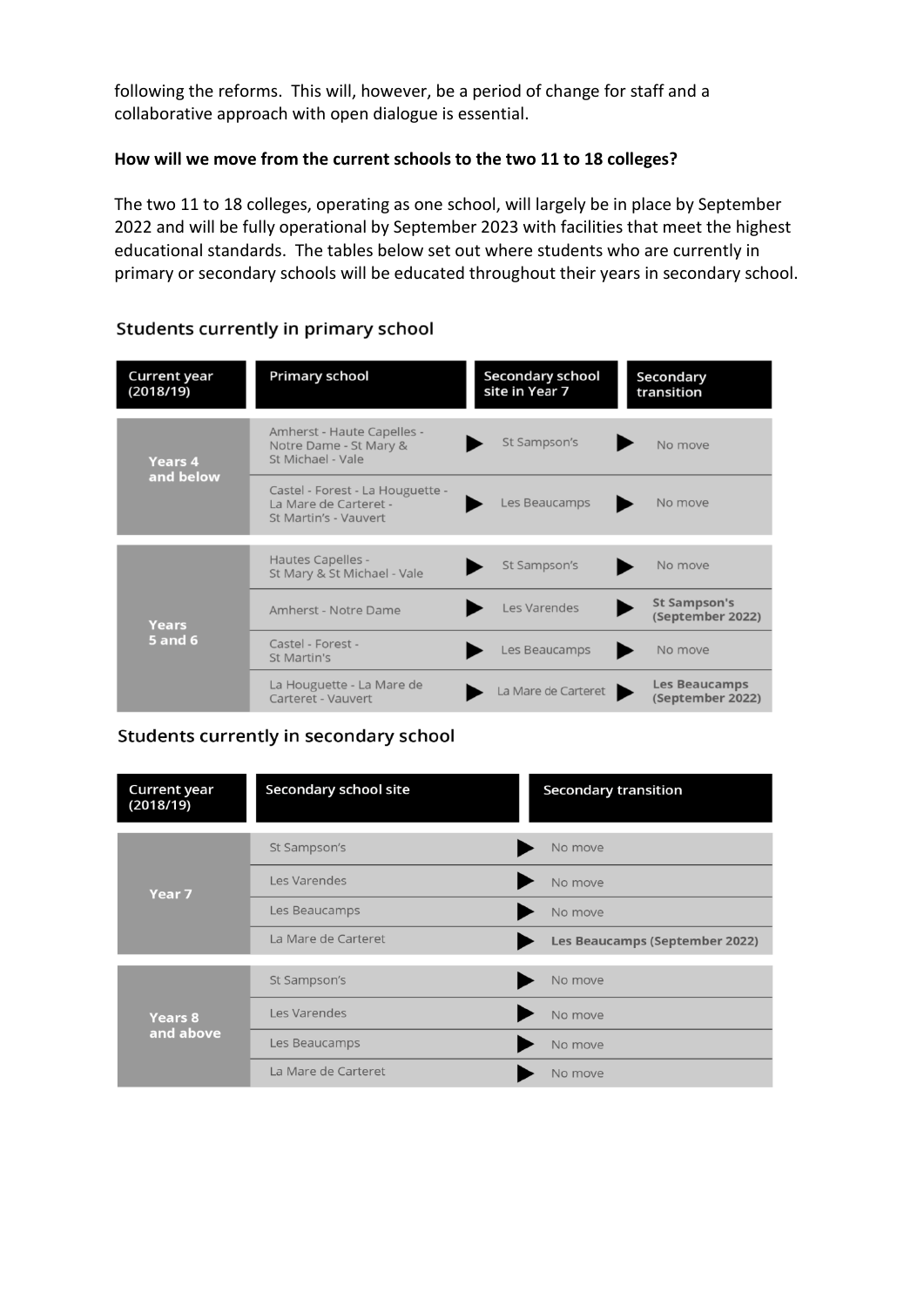### Post-16 progression routes

| <b>Current year</b><br>(2018/19) | Post-16 progression route                |                                                                                                                                                                                                                                                                                                                                         |  |
|----------------------------------|------------------------------------------|-----------------------------------------------------------------------------------------------------------------------------------------------------------------------------------------------------------------------------------------------------------------------------------------------------------------------------------------|--|
| <b>Years 8</b><br>and below      | New post-16<br>progression<br>routes     | Following completion of Year 11 and depending on<br>option choices, students will have the opportunity to<br>complete sixth form studies (e.g A Level/IB programmes)<br>at one of the new colleges, further education and<br>training (e.g BTEC/ Apprenticeship Programmes) at the<br>College of Further Education or enter employment. |  |
| <b>Years 9</b><br>and above      | Current post-16<br>progression<br>routes | Students follow current progression routes at the Sixth<br>Form Centre (Les Varendes), College of Further Education,<br>apprenticeships or employment.                                                                                                                                                                                  |  |

From September 2021 all students entering Year 7 (current Year 4 and below) will do so at the St Sampson's or Les Beaucamps sites and will not need to move during their remaining years in compulsory education.

The transition plan was developed following consultation with educationalists. It means that even during the transition period very nearly 90% of students will complete their compulsory education on the same site which they joined for Year 7. There will be no more than one additional move for any student. No student will move between Years 7 and 8, having of course moved to start secondary school between Years 6 and 7. In addition, a much larger percentage of students will be able to remain on their site for post-16 studies compared to around 20% at present and 0% under the "three school model" considered by the States previously. The transitional period to establish the new "two college model" will last no longer than the transitional periods would have lasted in other models previously proposed and rejected by the present States.

When the Committee was elected earlier this year it inherited a commitment made to parents of students in the selective year groups at the Grammar School that throughout Years 7 to 11 they would continue to receive a Grammar School education. Our transition model maintains this commitment: it provides for those students to remain in 'selective' year groups at their current site. This means that for the academic year 2022/23 the school at Les Varendes will accommodate students in Years 11 and 13.

However, the Committee is conscious that some of those parents may prefer their child/ren to complete their education in one of the two new 11 to 18 colleges, which the transition model allows for if it is their wish, and therefore in the years ahead the Committee will maintain dialogue with those parents to establish their wishes well in advance.

# **Engagement**

This afternoon (Wednesday 24<sup>th</sup> October) secondary head teachers shared the information in this letter with the staff at their schools. All staff and parents were sent this letter by email this afternoon and it will also be sent to parents in Thursday's post. The media have been informed and will be free to report the announcement from Thursday.